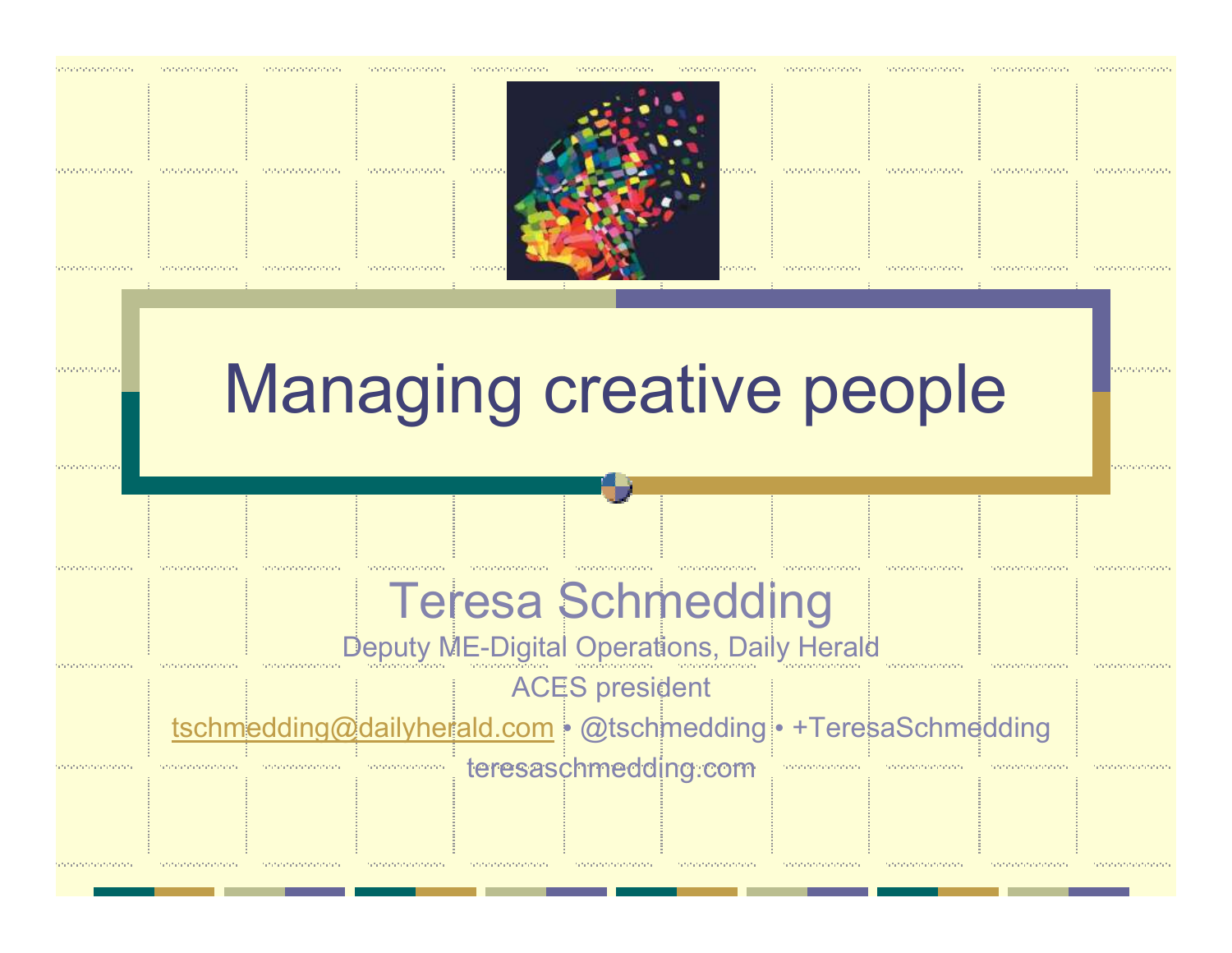# Qualities of creatives

- **Easily bored**
- Often introverts
- **← Balk at dictators**
- **Independent**
- **Nonconformists**
- **+** Experts
- **Curious**
- Like problemsolving/challenges
- Risk takers $\triangle$
- **Patient**  $\bullet$
- **Constructive**
- **+** Optimistic
- Not judgmental
- **Enjoy the journey**
- Flexible $\bullet$
- **Concentrate**
- **Excited** .
- Smart, yet naïve
- **Sensitive**  $\bullet$
- **Perfectionists**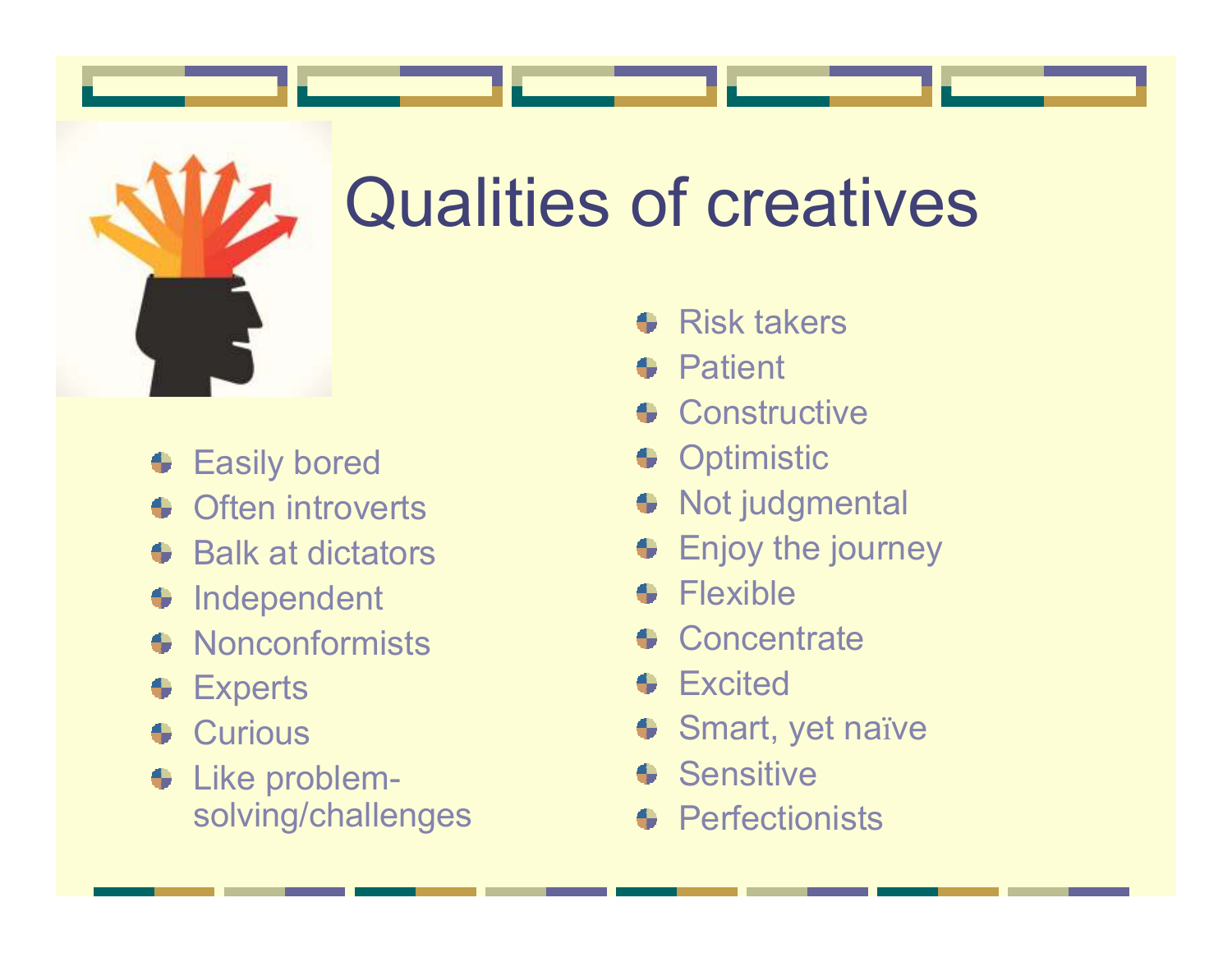

# Qualities of managers

- Introverts or extroverts $\triangle$
- **+** Dictatorial
- **Team players**
- **+** Conformists
- **CEXperts**
- **Frustrated by problems**
- **Task oriented**
- **Risk-averse**
- Impatient۰
- Focused on results
- Inflexible $\triangle$
- Multi-taskers $\bullet$
- Smart, not naïve
- Less sensitive
- **Perfectionists**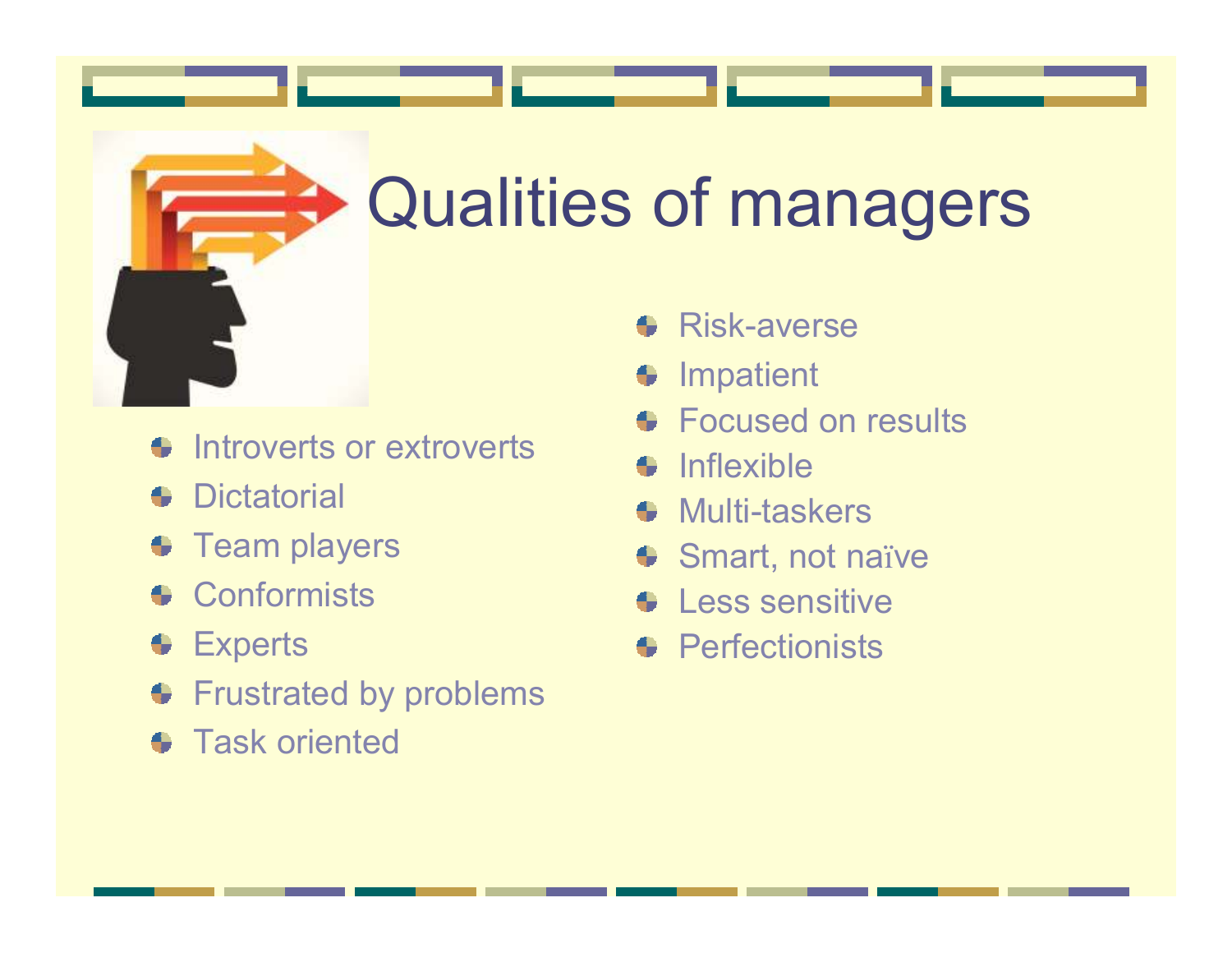

#### Why we love creatives

#### **← Our future depends** on them.

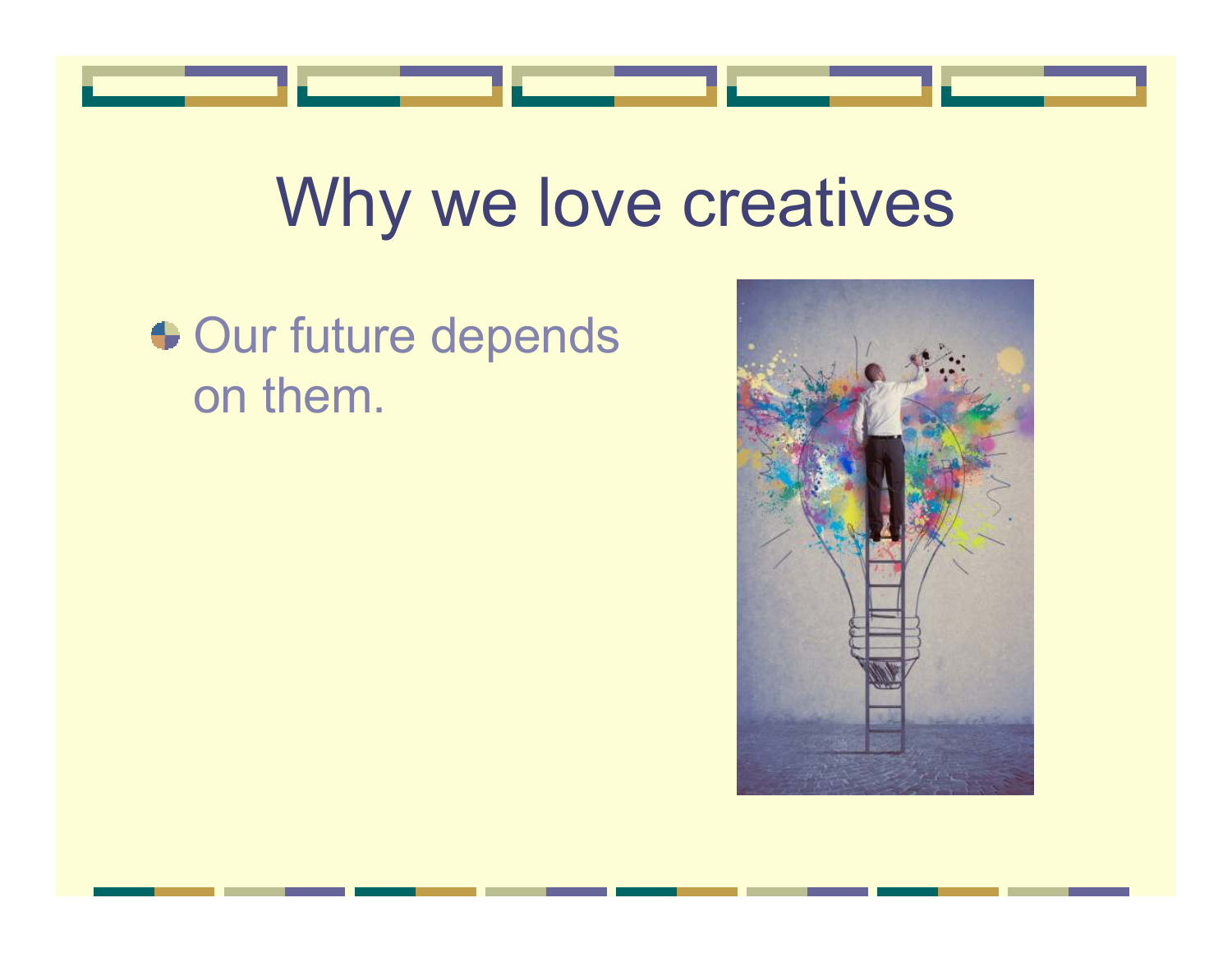#### What they want and how we can give it to them

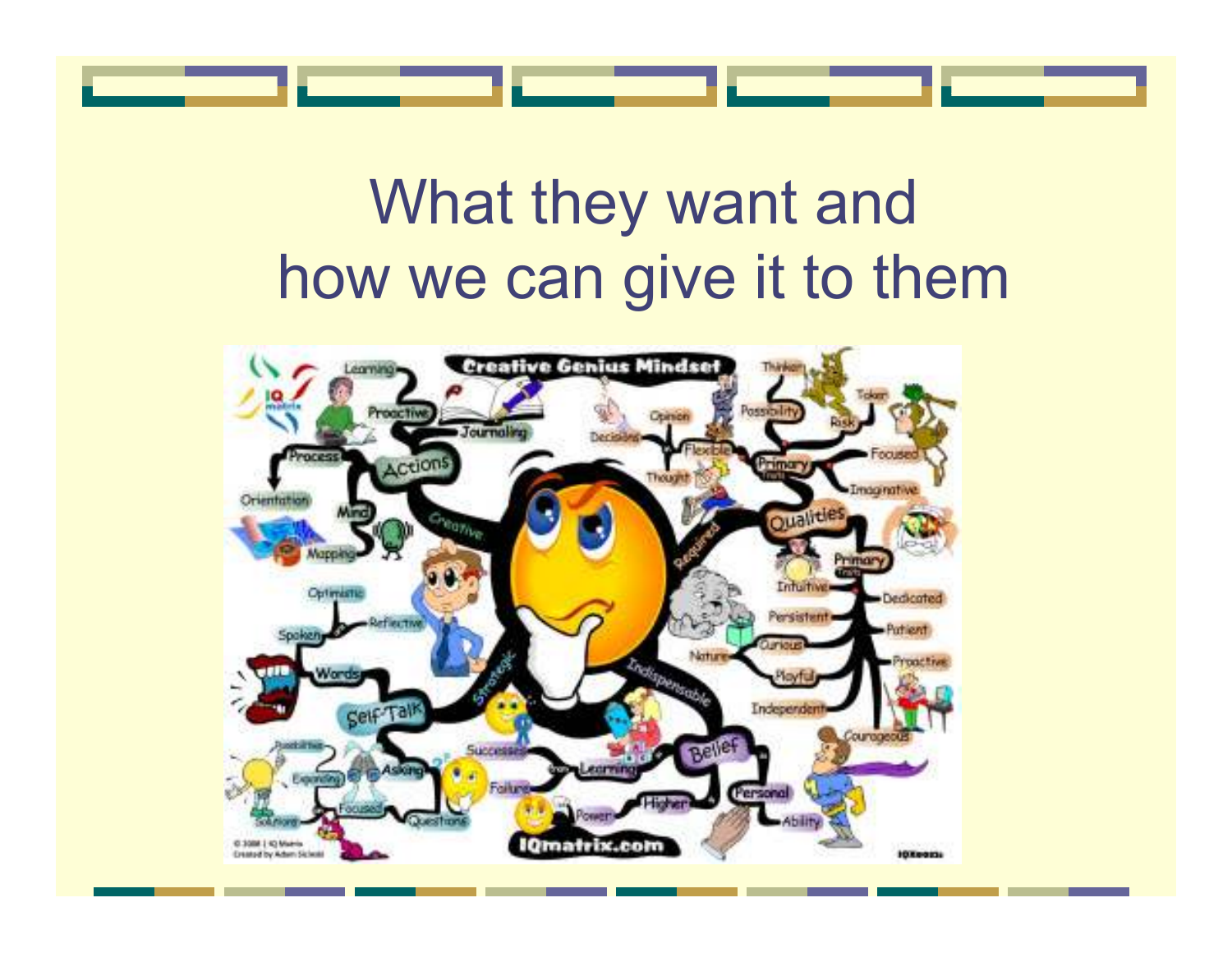

## Own timeframe

• Need structure to maintain focus **← Outline clear activities, deadlines, goals**  $\bullet$  **Let them establish structure** • Discuss verbally, follow up with highlights in print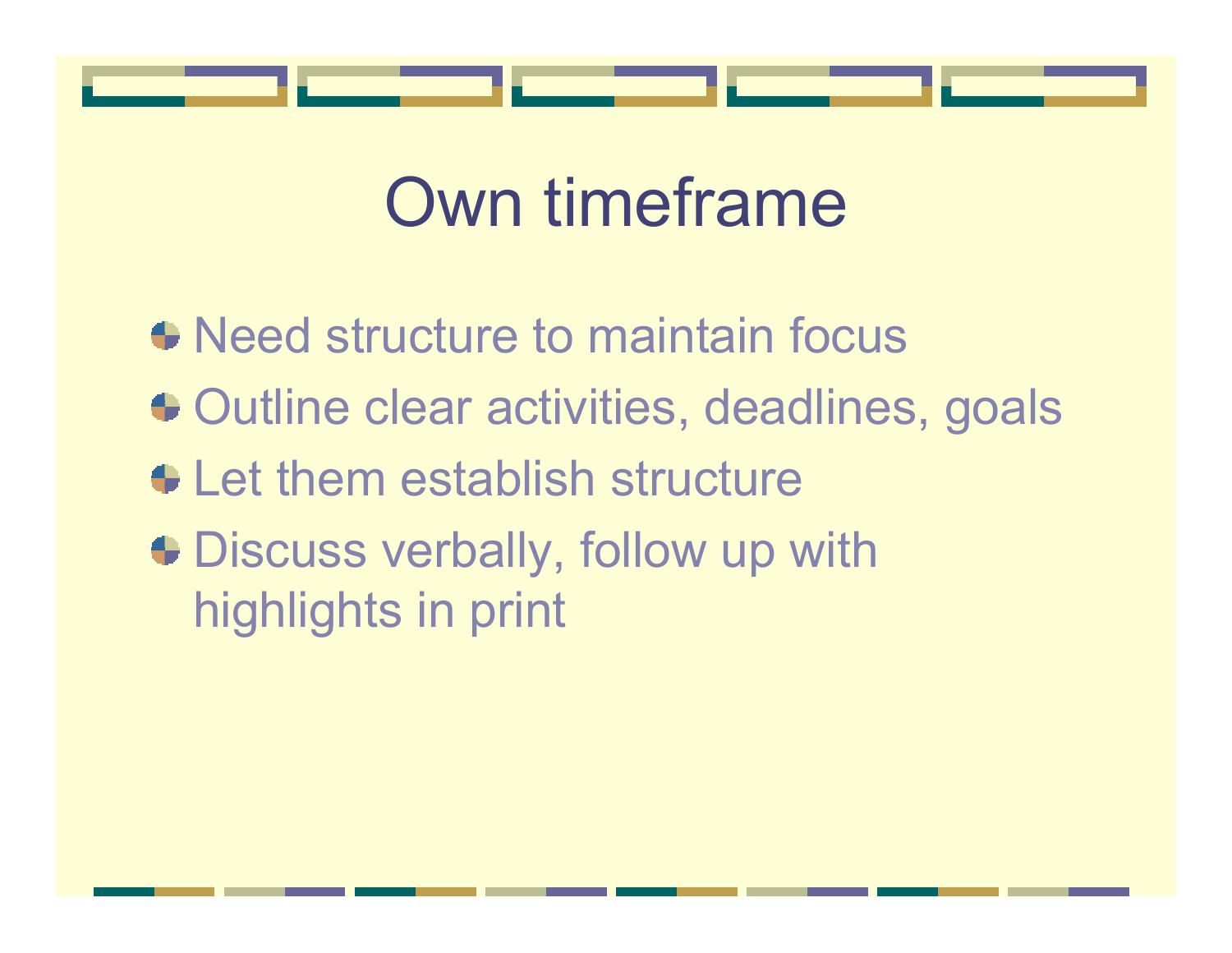### Little supervision



- Once you've set a structure, give them space to work within it in their own way
- **Build updates into your** structure
- Always ask openended questions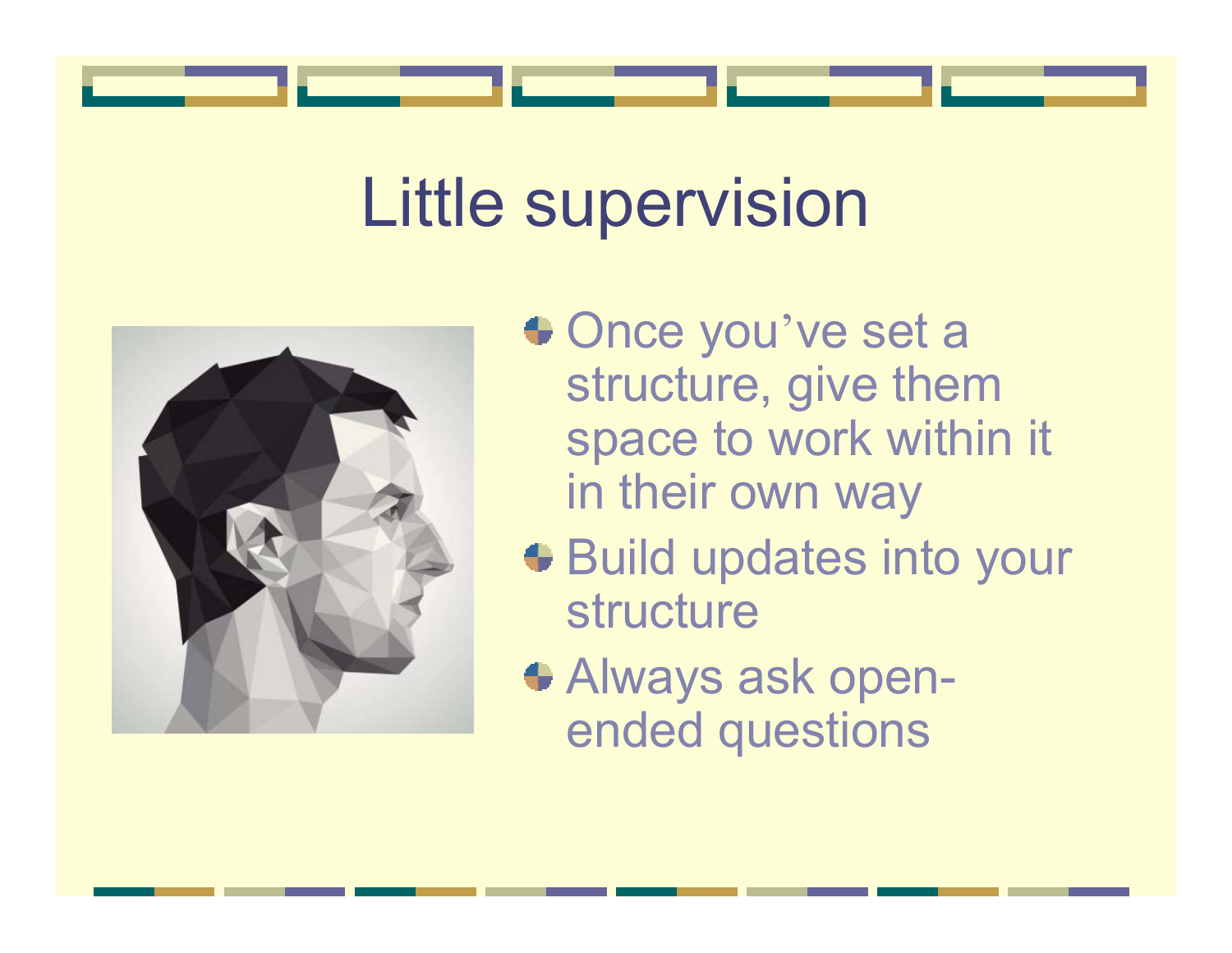

## Complex problems

Give creatives your toughest problems • Dare them to solve them Don't provide solution with theproblem

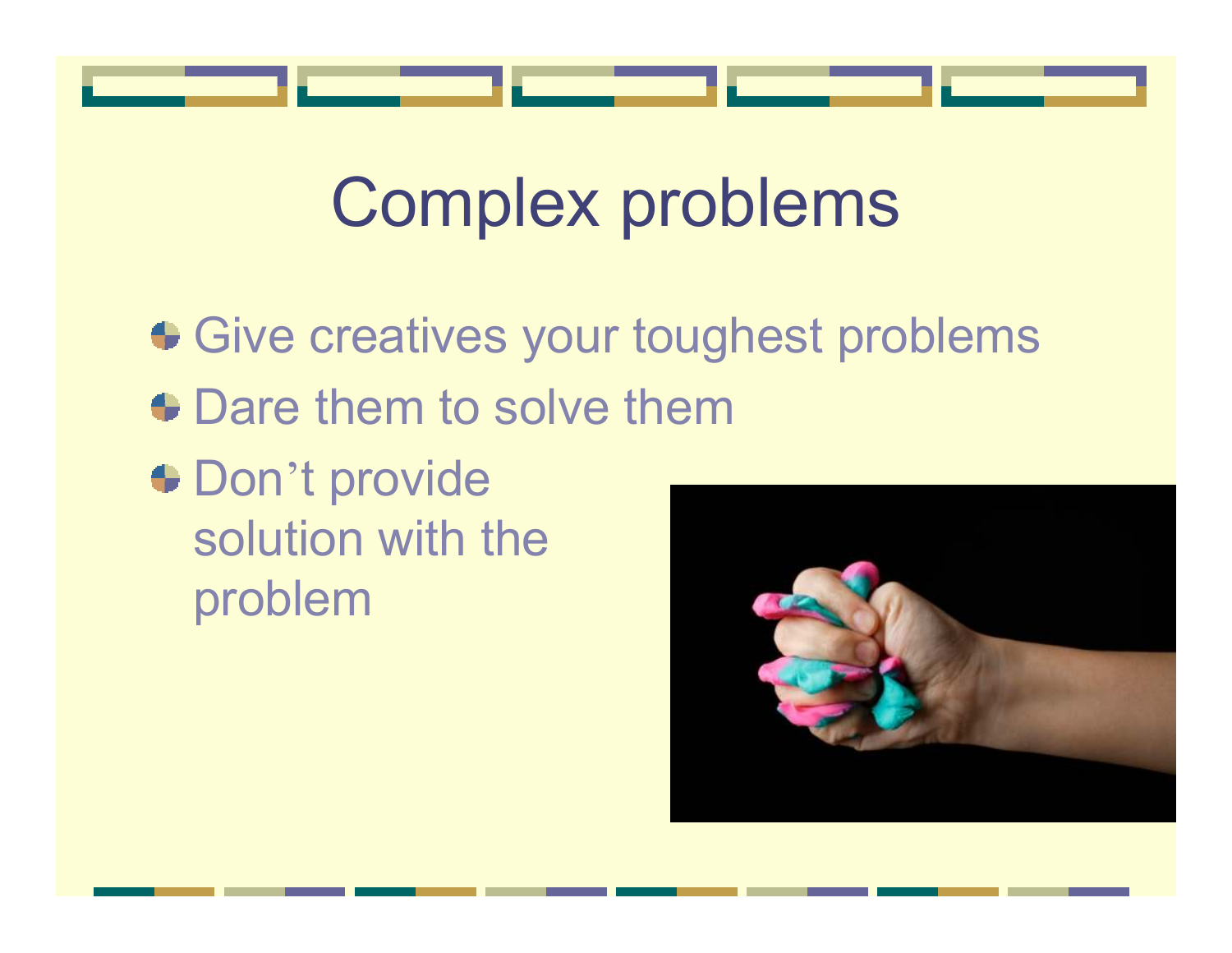

### Introverts?

- $\bullet$  Most are introverts but exhibit qualities of extroverts
- They operate within their heads, draw satisfaction internally
- Also engaging and interact with others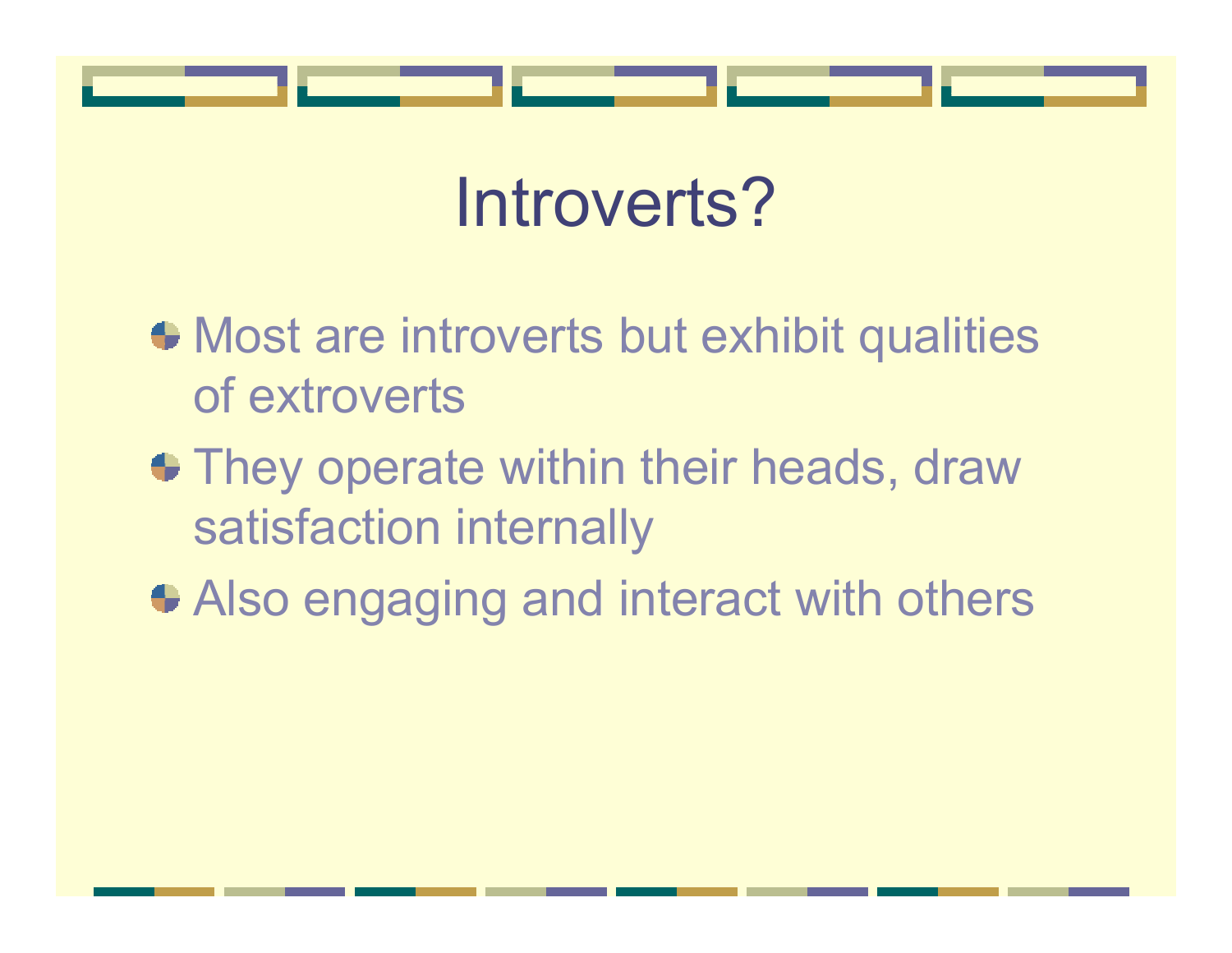



- **◆ You must praise in public and in private**
- **← Criticism often heard as attack**
- $\blacklozenge$  Your criticism rarely as harsh as their own
- **Praise the process**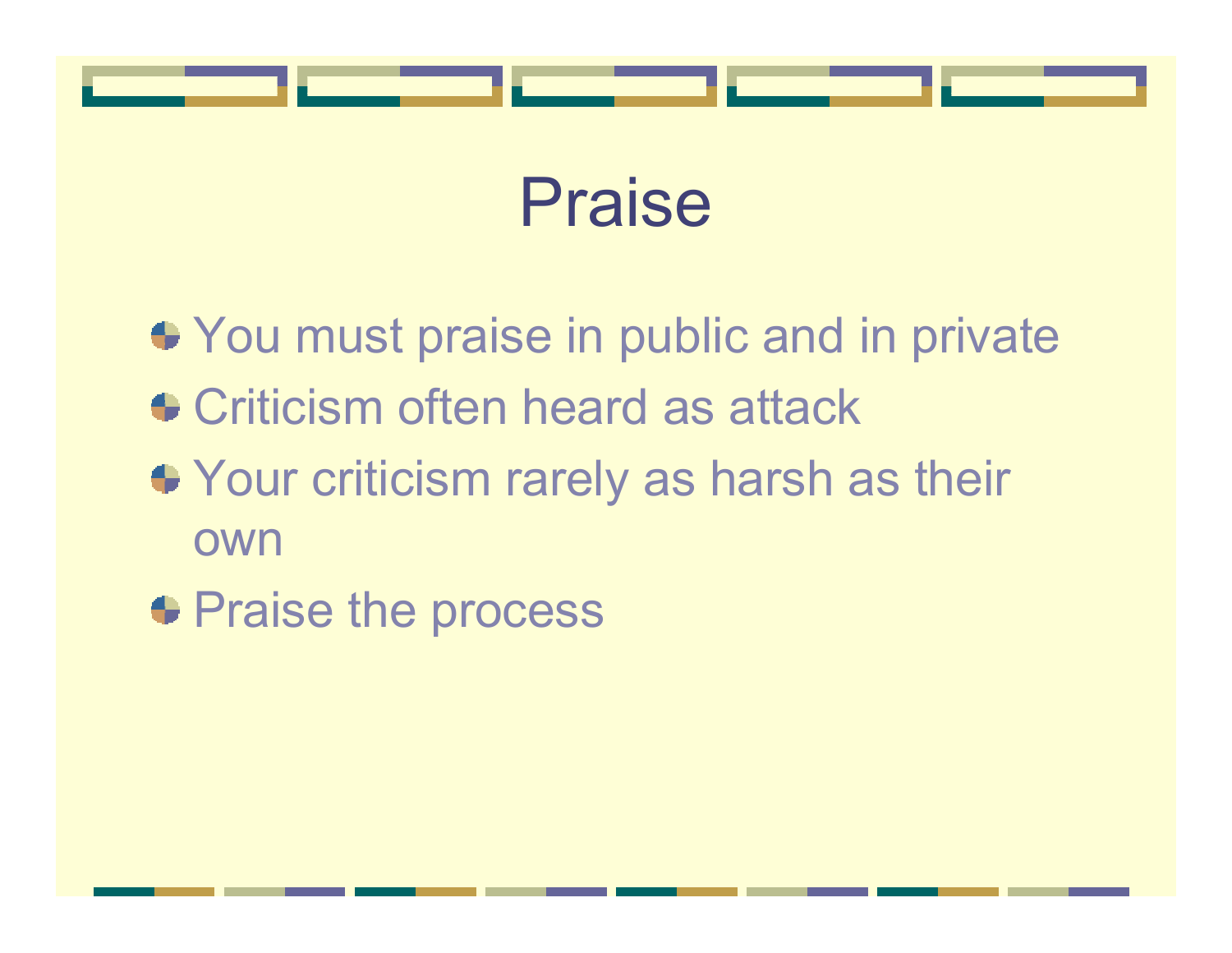

## **Summary**

- Open doors instead of closing them, and creatives will often exceed your expectations
- **Realize that your personality styles may be in** conflict
- Give them open-ended direction
- **← Put criticisms in the form of open-ended** questions
- **Praise the process and the result**